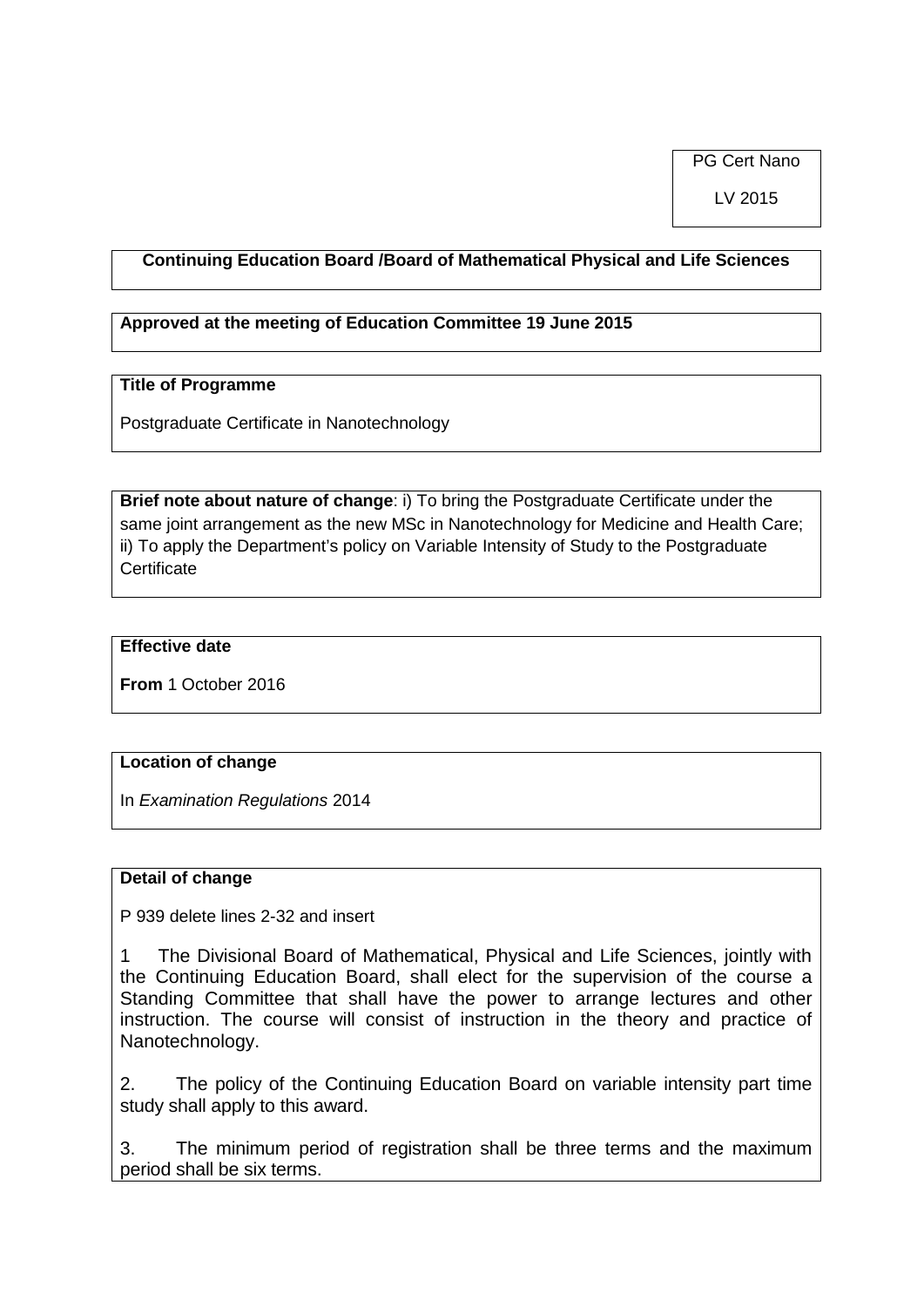4. Where a candidate undertakes a module under 10 below, the date of registration for the award shall retrospectively be deemed to be the first day of the term in which the module was taken.

- 5. Every candidate will be required to satisfy the examiners in the following:
	- a) participation, to the satisfaction of the course director, in all parts of the 3 modules in the Schedule;
	- b) a portfolio of assignments (written reports, problem sheets and presentations) for each of the modules in the Schedule, totalling not more than 2500 words in length for Module 1, and not more than 6000 words for each of Modules 2 and 3.

The assessed work set out in clause 5(b) shall be submitted to the examiners c/o Registry, Department of Continuing Education, 1 Wellington Square, Oxford OX1 2JA, for consideration by such date as the examiners shall determine and of which they shall notify candidates.

7. Candidates may be required to attend a viva voce examination at the end of the course of studies at the discretion of the examiners.

8. The examiners may award a distinction to candidates for the Certificate

9. Candidates who fail to satisfy the examiners in any module may be permitted to resubmit work in respect of the part or parts of the examination which they have failed for examination on not more than one occasion which shall normally be within one year of the original failure.

10. The Standing Committee shall have the discretion to permit any candidate to be exempted from one of the three modules in the Schedule, provided that the Standing Committee is satisfied that such a candidate has undertaken equivalent study, or have appropriate work experience to an equivalent standard.

11. The Standing Committee shall have the discretion to deem satisfactory completion of a module including the associated assessment prior to registration for the award as having met the attendance and examination requirements in respect of that module. Such discretion will normally only be exercised if the time elapsed between commencement of the module concerned and registration for the award is not more than two years. The maximum number of modules taken prior to registration for the award that can contribute to the achievement of the award of the Postgraduate Certificate in this way shall be one.

# **Schedule**

The Wider Context of Nanotechnology The Fundamental Science of Nanotechnology Fundamental Characterisation for Nanotechnology